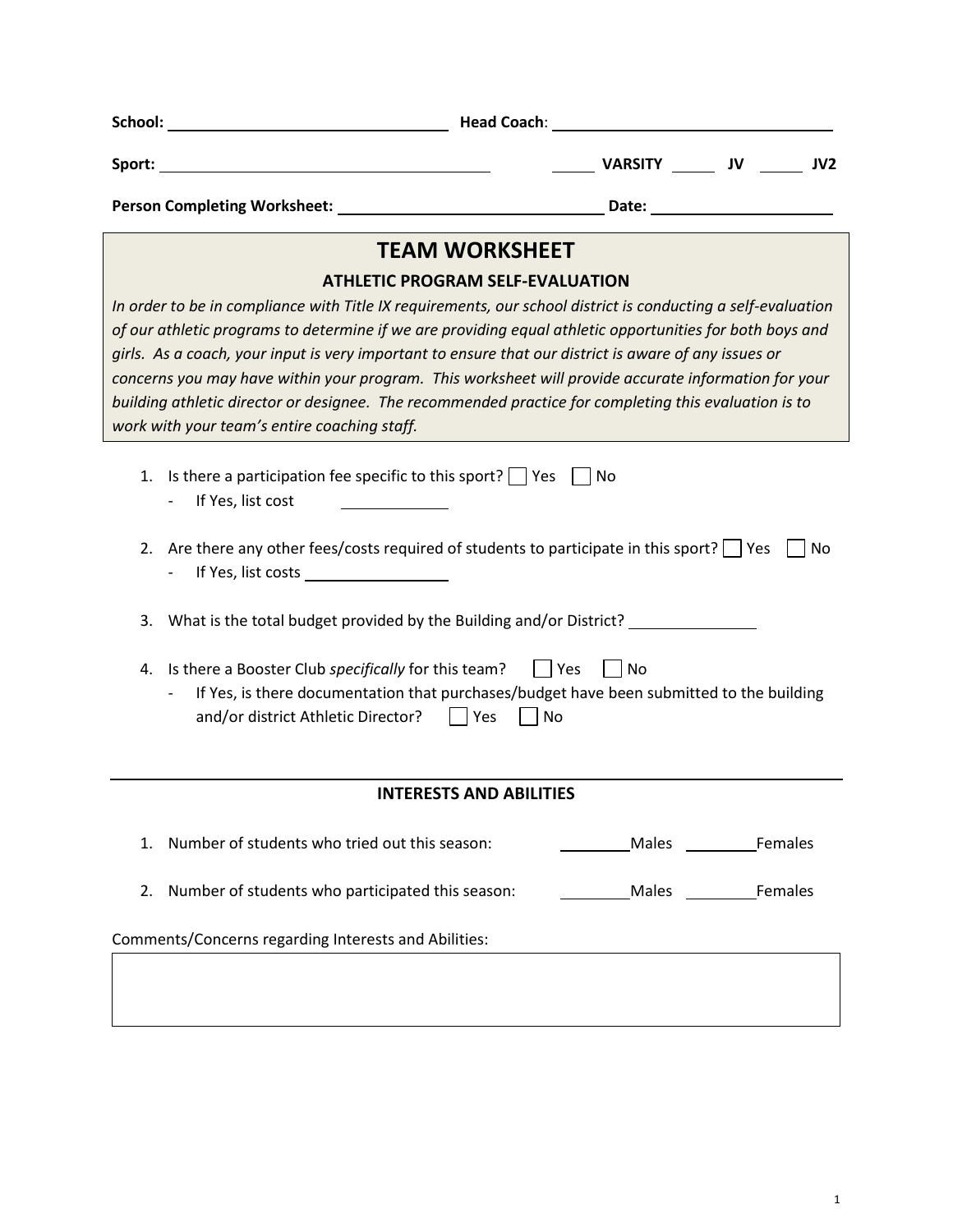|    |                                                                                                                                                                                                                                                                                 | <b>EQUIPMENT AND SUPPLIES</b><br>(Does not include stationary equipment - i.e. field goals)                   |
|----|---------------------------------------------------------------------------------------------------------------------------------------------------------------------------------------------------------------------------------------------------------------------------------|---------------------------------------------------------------------------------------------------------------|
| 1. | Equipment/supplies provided by Building and/or District:                                                                                                                                                                                                                        |                                                                                                               |
|    | Uniforms, practice<br>Uniforms, game<br>Shoes<br>Other: when the contract of the contract of the contract of the contract of the contract of the contract of the contract of the contract of the contract of the contract of the contract of the contract of the contract of th | Sport specific equipment (e.g. bats, helmets)<br>Weight training/conditioning equipment<br>Rain gear/warm-ups |
|    | 2. Overall quality of equipment/supplies:<br>Poor: Does not meet safety standards, excessive wear and tear<br>Fair: Meets safety standards, moderate wear and tear<br>Good: Meets safety standards, little or no wear and tear                                                  |                                                                                                               |
| 3. | Is there a lack of equipment/supplies for each athlete? $\Box$ Yes $\Box$ No                                                                                                                                                                                                    |                                                                                                               |
|    | $Yes \mid No$                                                                                                                                                                                                                                                                   | 4. Is any equipment required for each athlete that is not provided by the Building and/or District?           |
| 5. | If YES to number 4 above, who purchases this additional equipment?                                                                                                                                                                                                              |                                                                                                               |
|    | Comments/Concerns about Equipment/Supplies:                                                                                                                                                                                                                                     |                                                                                                               |
|    |                                                                                                                                                                                                                                                                                 |                                                                                                               |
|    |                                                                                                                                                                                                                                                                                 |                                                                                                               |
|    | <b>SCHEDULING OF GAMES AND PRACTICE TIMES</b>                                                                                                                                                                                                                                   |                                                                                                               |

| # of practices (per week) | Average practice length (hours) | Time/day of |
|---------------------------|---------------------------------|-------------|
| practice                  |                                 |             |

|  |  |  | 2. Season: $\Box$ Fall $\Box$ Winter $\Box$ Spring |  |
|--|--|--|----------------------------------------------------|--|
|--|--|--|----------------------------------------------------|--|

3. \_\_\_\_\_# of regular season contests

4. Meets OSAA [maximum number of contests?](http://www.osaa.org/governance/handbooks/osaa#_Toc456100497) Thes No

5. \_\_\_\_\_\_ # Home \_\_\_\_\_\_\_ # Away

6. What is "prime time" day/time for games?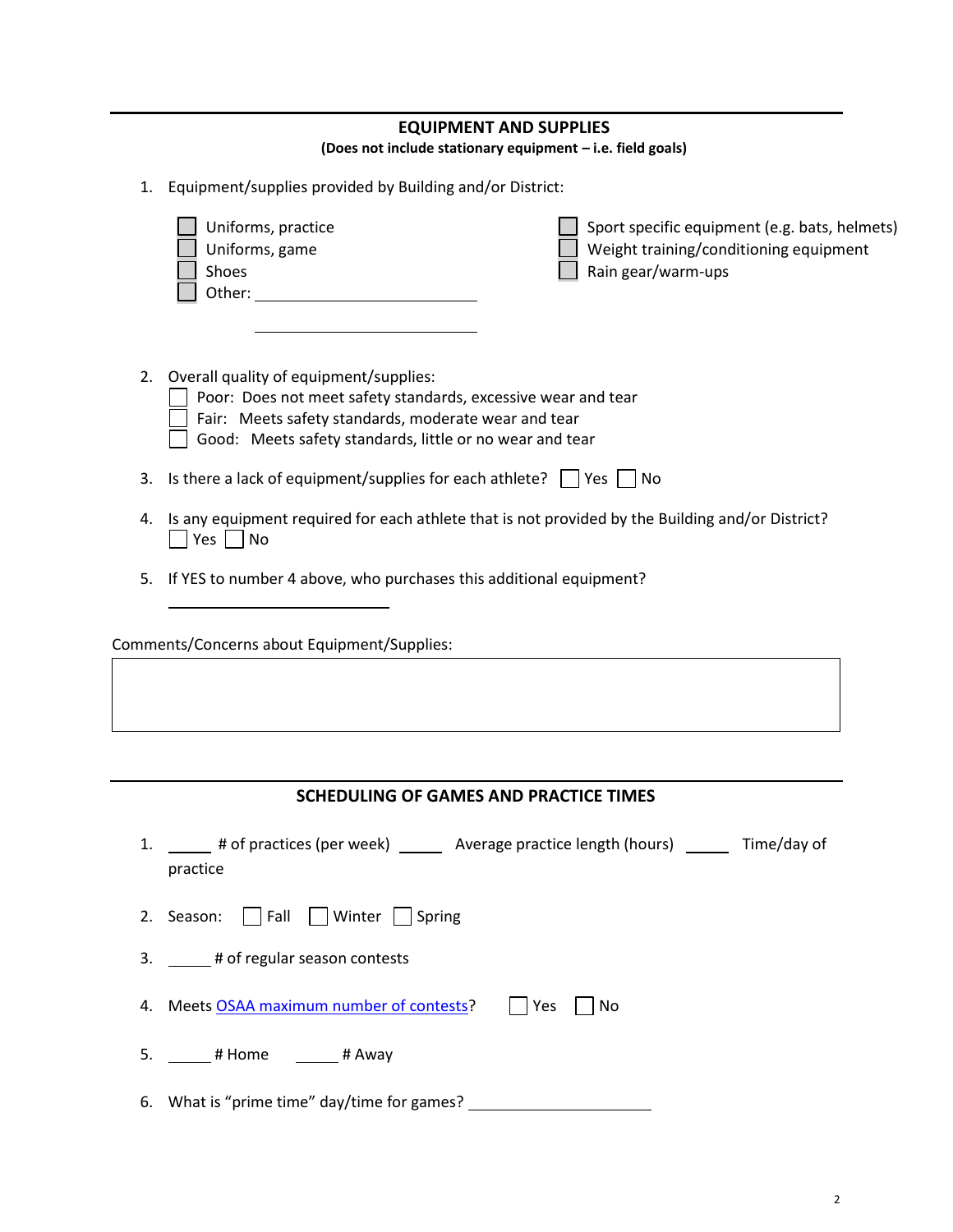|    | 7. How many contests occurred during "prime time" this season?                                                                                                                                                                                                                                                             |
|----|----------------------------------------------------------------------------------------------------------------------------------------------------------------------------------------------------------------------------------------------------------------------------------------------------------------------------|
| 8. | Is your team allowed to travel to compete in a "premier" event or tournament out of state?<br>(e.g. winter break basketball, spring break baseball/softball, etc.)<br>  Yes<br>No                                                                                                                                          |
|    |                                                                                                                                                                                                                                                                                                                            |
|    |                                                                                                                                                                                                                                                                                                                            |
|    | Comments/Concerns regarding Scheduling:                                                                                                                                                                                                                                                                                    |
|    |                                                                                                                                                                                                                                                                                                                            |
|    |                                                                                                                                                                                                                                                                                                                            |
|    | <b>FACILITIES</b>                                                                                                                                                                                                                                                                                                          |
|    | <b>PRACTICE FACILITIES</b>                                                                                                                                                                                                                                                                                                 |
|    | 1. Does your team use a facility not on your school property (e.g. field is located at a different<br>school building, city park, etc.) $\Box$ Yes $\Box$ No                                                                                                                                                               |
| 2. | Do you share your facility during practice time? $\vert \vert$ Yes<br>No<br>If yes $-$ how often? $\qquad \qquad$ (per week)                                                                                                                                                                                               |
| 3. | What is the overall quality of the facility (circle one)?<br>Poor: Does not meet basic standards - no access to restrooms, damage evident, etc.<br>Fair: Meets basic standards, but improvements needed<br>Good: Meets basic standards, no improvements needed                                                             |
|    | 4. Do you use "specialty" facilities during practice time (batting cages, etc.)?<br>No<br>Yes<br>If yes - how often? ______ (per week)                                                                                                                                                                                     |
| 5. | Do you share your "specialty" facility during practice time?<br>Yes     No<br>If yes $-$ how often? $\qquad \qquad$ (per week)                                                                                                                                                                                             |
| 6. | What is the overall quality of the "specialty" facility (circle one)?<br>Poor: Does not meet basic standards - no access to restrooms, damage evident, etc.<br>Fair: Meets basic standards, but improvements needed<br>Good: Meets basic standards, no improvements needed<br>Comments/Concerns about Practice Facilities: |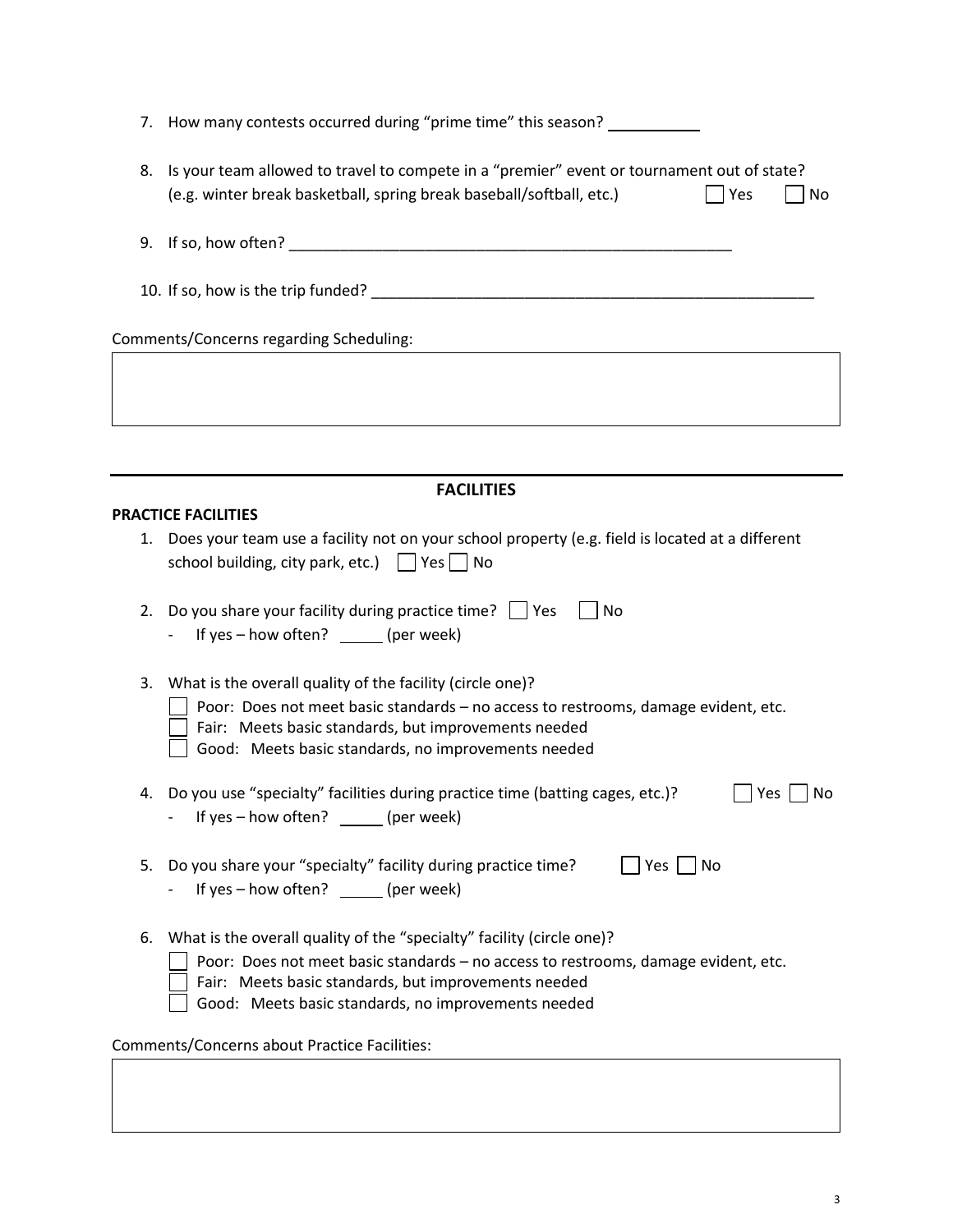## **COMPETITIVE FACILITIES**

| 1. Does your team use a facility for home competitions that is not on your school property (e.g. |                      |
|--------------------------------------------------------------------------------------------------|----------------------|
| field is located at a different school building, city park, etc.)                                | $\Box$ Yes $\Box$ No |

|  | 2. Do you share your facility during game time? $\Box$ Yes $\Box$ No |  |  |
|--|----------------------------------------------------------------------|--|--|
|--|----------------------------------------------------------------------|--|--|

- If yes how often? \_\_\_\_\_\_ (per week)
- 3. What is the overall quality of the facility?
	- **Poor:** Does not meet basic standards no access to restrooms, damage evident, etc.
	- $\Box$  Fair: Meets basic standards, but improvements needed
	- Good: Meets basic standards, no improvements needed

Comments/Concerns regarding Competitive Facilities:

## **LOCKER ROOMS, TEAM ROOMS AND STORAGE FACILITIES**

| 1. Do you have access to a locker room? $\Box$ Yes $\Box$ No |  |  |  |  |
|--------------------------------------------------------------|--|--|--|--|
|--------------------------------------------------------------|--|--|--|--|

2. What is the quality of the locker room facilities?

**Poor:** Does not meet basic standards – security, damage evident, etc.

 Fair: Meets basic standards, but improvements needed Good: Meets basic standards, no improvements needed

|  | $\Box$ Good: Tweets basic standards, no improvements needed |
|--|-------------------------------------------------------------|
|  |                                                             |

| 3. Do you have access to a team room? | $\Box$ Yes $\Box$ No |  |
|---------------------------------------|----------------------|--|
|---------------------------------------|----------------------|--|

- 4. What is the quality of the team room facilities?
	- **Poor:** Does not meet basic standards security, damage evident, etc.
	- Fair: Meets basic standards, but improvements needed

Good: Meets basic standards, no improvements needed

5. Do you have access to a storage room to store equipment and supplies?  $\Box$  Yes  $\Box$  No

Comments/Concerns about Locker Rooms, Team Rooms and Storage: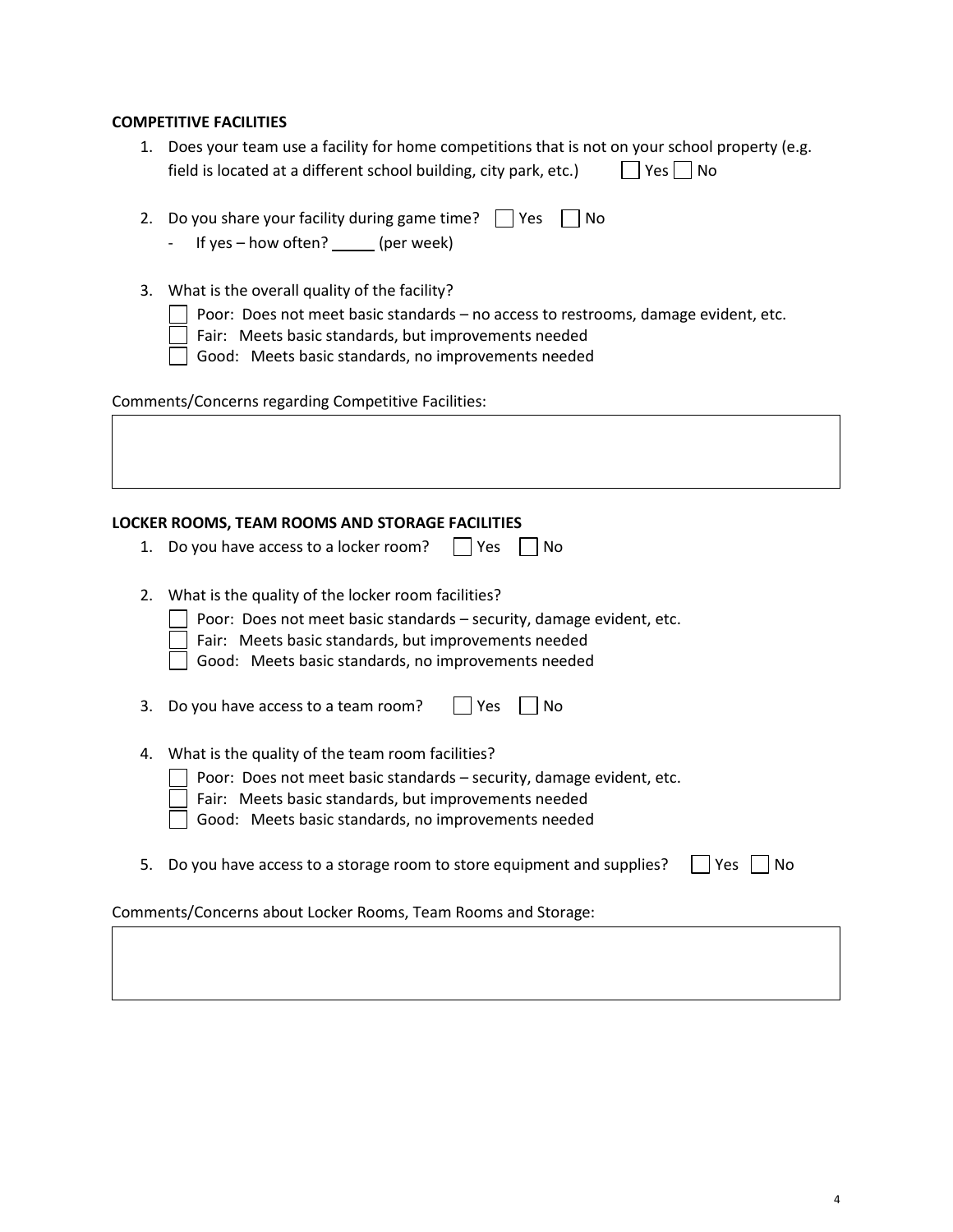## **COACHING**

| <b>Males</b> Females                                                                                                     |                                                                      |                                                                                                                                                                                                                                                                                                                                                                                                                                                                                                                                                                                                                                                                                                                                                                                                                                                                                                                          |
|--------------------------------------------------------------------------------------------------------------------------|----------------------------------------------------------------------|--------------------------------------------------------------------------------------------------------------------------------------------------------------------------------------------------------------------------------------------------------------------------------------------------------------------------------------------------------------------------------------------------------------------------------------------------------------------------------------------------------------------------------------------------------------------------------------------------------------------------------------------------------------------------------------------------------------------------------------------------------------------------------------------------------------------------------------------------------------------------------------------------------------------------|
|                                                                                                                          |                                                                      |                                                                                                                                                                                                                                                                                                                                                                                                                                                                                                                                                                                                                                                                                                                                                                                                                                                                                                                          |
|                                                                                                                          |                                                                      |                                                                                                                                                                                                                                                                                                                                                                                                                                                                                                                                                                                                                                                                                                                                                                                                                                                                                                                          |
| hours)                                                                                                                   |                                                                      |                                                                                                                                                                                                                                                                                                                                                                                                                                                                                                                                                                                                                                                                                                                                                                                                                                                                                                                          |
|                                                                                                                          |                                                                      |                                                                                                                                                                                                                                                                                                                                                                                                                                                                                                                                                                                                                                                                                                                                                                                                                                                                                                                          |
|                                                                                                                          |                                                                      |                                                                                                                                                                                                                                                                                                                                                                                                                                                                                                                                                                                                                                                                                                                                                                                                                                                                                                                          |
|                                                                                                                          |                                                                      |                                                                                                                                                                                                                                                                                                                                                                                                                                                                                                                                                                                                                                                                                                                                                                                                                                                                                                                          |
|                                                                                                                          |                                                                      |                                                                                                                                                                                                                                                                                                                                                                                                                                                                                                                                                                                                                                                                                                                                                                                                                                                                                                                          |
| Trophy cases<br>Banners/posters displayed<br>Local Newspaper coverage<br>Social Media coverage<br>Pep Rallies/Assemblies |                                                                      | Band at games (home)<br>Band at games (away)<br>Cheer/dance (home)<br>Cheer/dance (away)<br>School newspaper coverage<br>Reader board/marquee promotion                                                                                                                                                                                                                                                                                                                                                                                                                                                                                                                                                                                                                                                                                                                                                                  |
|                                                                                                                          | 2. Number of Volunteer Coaches:<br>Comments/Concerns about Coaching: | 1. Number of Paid Assistant Coaches: __________ Males ________ Females<br>Males Females<br>Total Coaches (including Head Coach) _________ Males _________ Females<br>Total number of coaches (#3 above) who are full/part time employees of the school in a role<br>other than a coach (on-campus coaches):<br>What is the number of athletes per coach for your team? _____ (e.g. 12 athletes to 1 coach)<br>How much time do you spend coaching student athletes each week? _____(average # of hours)<br>7. How much preparation time do you spend preparing for practices/games? ______ (average # of<br>8. How many years of coaching experience do you have in this sport? ________ Any sport? ______<br><b>PUBLICITY</b><br>Who handles publicity and promotional activities for your team? _______________________<br>Which of the following are available to your team?<br>Live broadcasts (Radio, TV, Internet) |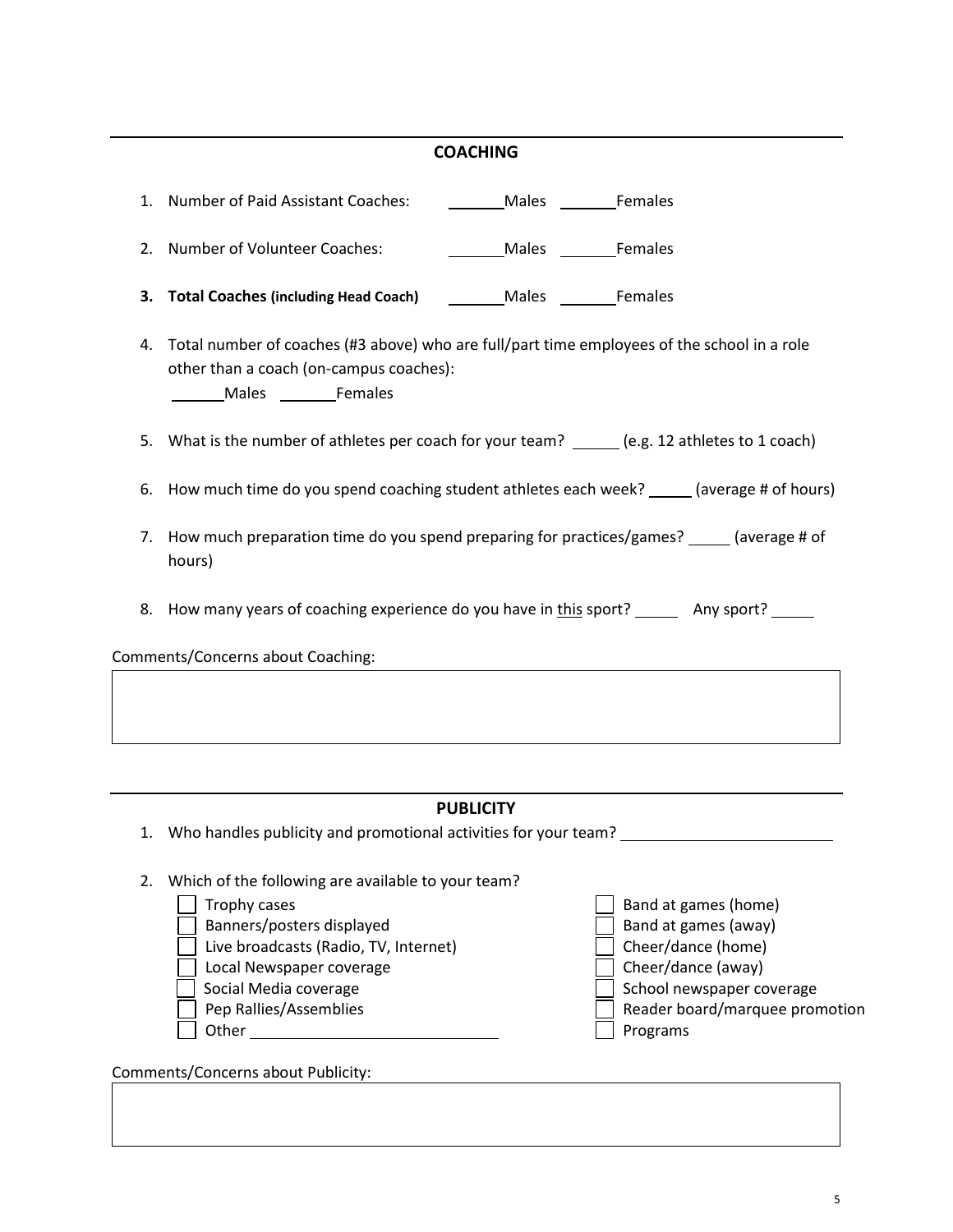|    | <b>MEDICAL SERVICES AND TRAINING</b>                                                                                                                                          |
|----|-------------------------------------------------------------------------------------------------------------------------------------------------------------------------------|
| 1. | Does your team have access to a training/weight room?<br>Yes<br>No                                                                                                            |
| 2. | Which training/weight room does your team use?                                                                                                                                |
| 3. | Is access to the training/weight room on a drop-in basis or scheduled?<br>Drop-in   Scheduled                                                                                 |
| 4. | Are athletic trainers provided for any events for your team?<br>Yes  <br>No                                                                                                   |
| 5. | Are medical services provided for home events?<br>$\Box$ Yes<br>No                                                                                                            |
| 6. | Does the district provide medical and/or accident insurance for student athletes on your team?<br>$ Yes $ No                                                                  |
|    | Comments/Concerns regarding Medical and Athletic Training:                                                                                                                    |
|    |                                                                                                                                                                               |
|    |                                                                                                                                                                               |
|    | <b>TRAVEL AND PER DIEM</b>                                                                                                                                                    |
| 1. | If practice or "home game" competition facilities are off-site (not on your school property), is<br>transportation provided by the Building or District?<br>Yes<br>No         |
| 2. | Is transportation provided by the Building or District for your team to attend away events?<br>Yes<br>No<br>If No, what type of transportation is used to attend away events? |
|    |                                                                                                                                                                               |
| 3. | Does your team require overnight accommodations?<br>  Yes<br>$\vert$ $\vert$ No<br>If Yes, what types of accommodations are provided? __________                              |
| 4. |                                                                                                                                                                               |
| 5. | Are team meals reimbursed by your Building or District?     Yes<br>No                                                                                                         |
| 6. | Has your team ever been denied any opportunities as a result of lack of funds for<br>travel/accommodations?<br>Yes<br>No                                                      |